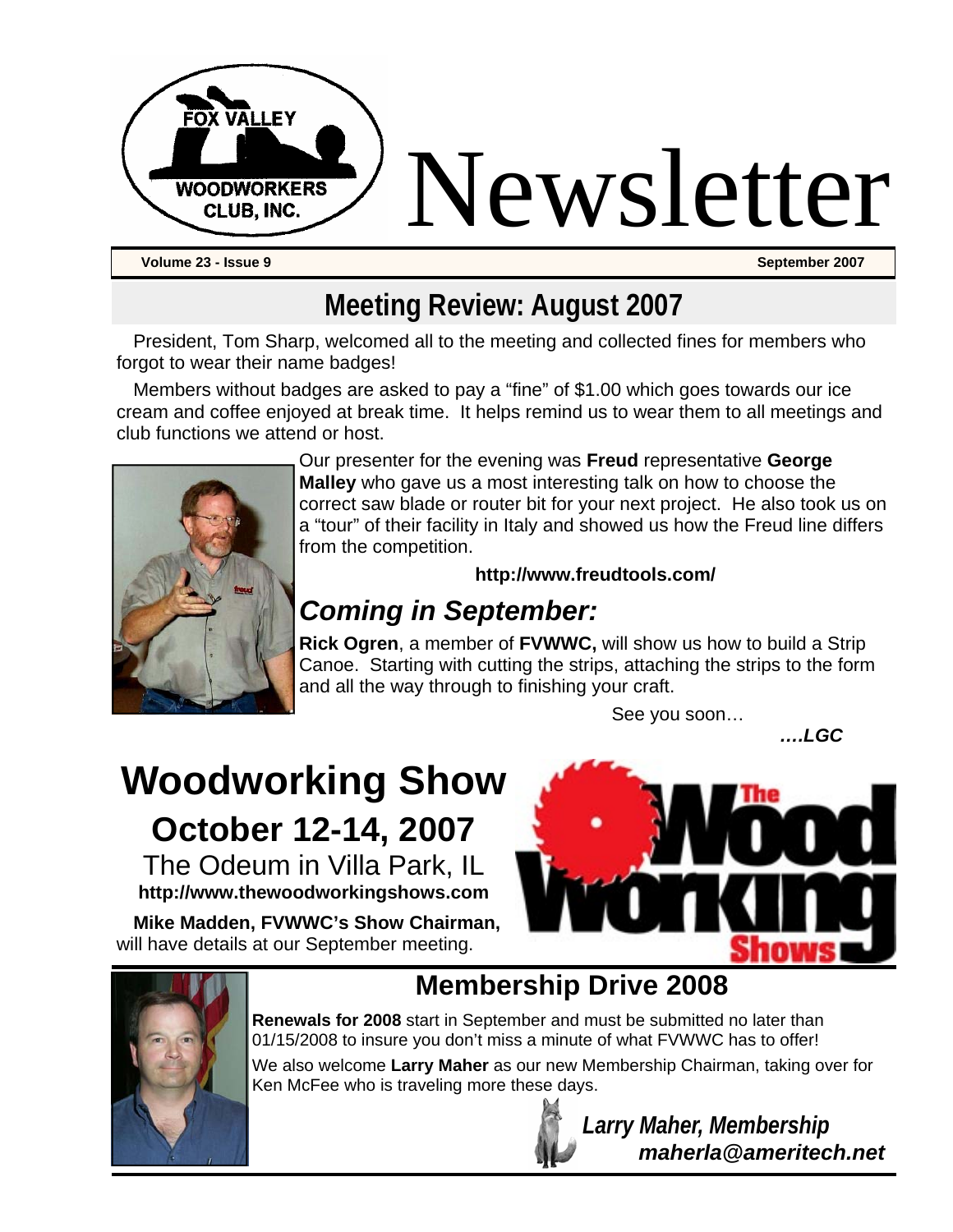# **FVWWC Events Calendar**

|                                                  | Sep 4th  Tue 7:30 p.m.  FVWWC General Meeting: Rick<br>Ogren, FVWWC Member - "How to<br>Build a Strip Canoe."                                                                               |
|--------------------------------------------------|---------------------------------------------------------------------------------------------------------------------------------------------------------------------------------------------|
| <b>Sandwich Fair</b>                             | Sep 5th-9th W-Sun  8 - 8  120th Sandwich Fair: Members<br>will be selling our Home Arts Bldg.<br>Birdhouses at the FVWWC Booth.<br>Hope to see YOU there!!!<br>http://www.sandwichfair.com/ |
|                                                  | Sep 19th  Wed  9:00 a.m.  FVWWC's Breakfast Club: The<br>Red Apple Restaurant at 414 S<br>Schmale Rd - Carol Stream, IL --<br>Everyone is invited to stop by!                               |
|                                                  | Oct 2nd  Tue  7:30 p.m.  FVWWC General Meeting: Jeff<br>Miller: Furniture Design<br>http://www.furnituremaking.com                                                                          |
| Oct 12th-14th F-Sun. TBA  The WOOD SHOW - at the | Odeum in Villa Park, IL<br>www.thewoodworkingshows.com                                                                                                                                      |
|                                                  | Oct 17th  Wed  9:00 a.m.  FVWWC's Breakfast Club: The<br>Red Apple Restaurant at 414 S<br>Schmale Rd - Carol Stream, IL --<br>Everyone is invited to stop by!                               |



#### **FVWWC Officers & Staff woodworkers@fvwwc.org**

| President Tom Sharp                      |
|------------------------------------------|
| thomas.sharp@sbcglobal.net               |
| Past President Ron Gilkerson             |
| (630) 879-8756                           |
| rongilker@hotmail.com                    |
| Vice PresidentMatt Gauntt                |
| Treasurer Doug Pfaff                     |
| Secretary Darrel Anderson                |
| Program Committee Robin Blair            |
| blairr@saic.com                          |
| <b>Mike Brady</b>                        |
| <b>Matt Gauntt</b>                       |
| MembershipLarry Maher                    |
| maherla@ameritech.net                    |
| Editor/Webmaster  Linda Christensen      |
| woodworkers@fvwwc.org                    |
| Library Committee  Dave Dockstader       |
| <b>Rick Moss</b>                         |
| <b>Tom Zillman</b>                       |
| Raffles/Photographer Charlie Christensen |
| Club Logo ItemsGail Madden               |
| Show & Tell MCMatt Gauntt                |
| Show ChairmanMike Madden                 |
| Toy Drive Coordinator  Gail Madden       |
| Member-at-LargeJames Nellis              |
| Audio/Visual TechRobin Blair             |
|                                          |
|                                          |
|                                          |

# **FVWWC MONTHLY DRAWING**

*The race continues!!!* The ticket sales for the **Bosch 10" Miter Saw** are doing well and we look forward to being able to give it a new home real soon. Remember to get your tickets for this **Special Drawing**. We will sell tickets, \$5 ea/5 for \$20, until we reach our goal and then we will pull for to see who gets to take it home!

We will again have our regular variety of items to choose from in our **Regular Monthly Drawing** with proceeds from all raffles and silent auctions going towards future drawing items and the FVWWC general operating fund so, when you play, everybody comes out a winner!...



#### **Bosch 10" Dual-Bevel Slide Miter Saw** - **Model 4410L**

- New Arbor Laser Tracking for precision cutting
- Microfine miter adjustment knob
- Blade Diameter: 10″
- Arbor Size: 5/8″ Length: 37-1/4″ Wt lbs.): 55
- Bevel Stops: 0°, 33.9°, 45° left and right • At  $45/45$  Max Height =  $1-1/4$ " x  $8-1/2$ "
- Max. Motor HP 3.0
- Bevel Angle Range: 47° left and 46° right
- 



**Winners of the August Regular Drawing were: 1st: Jim Hildreth: Dremel Scroll Saw 2nd: Bud Light: ProCalc Calculator**

#### **Charlie Christensen - FVWWC Raffle Chairman**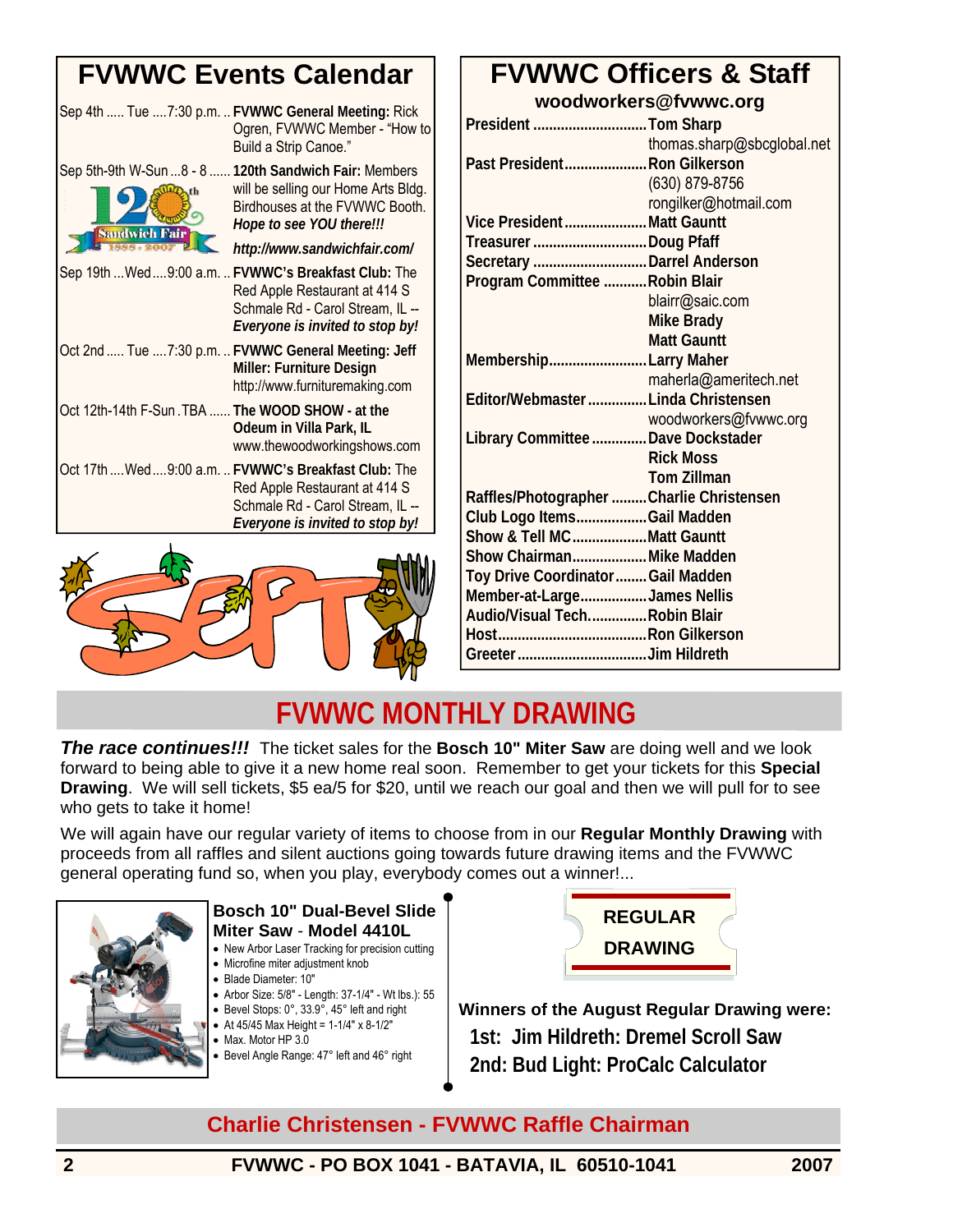*A note from our friends at Humanitarian Service Project...* 



**August 24, 2007** 

**Dear Friends**

 **Its school time again and many low-income children are forced by poverty to return to school without adequate supplies.** 

 **As in previous years we have already distributed backpacks and school supplies to several hundred families, but we still have families calling to see if we can help them out.**

 **Would you or anyone you know be able to donate some school supplies? They are still on sale at most stores! With your help we can pass on the supplies to the families in need ensuring that their children are well prepared for the upcoming school year.**

 **Just give us a call if you have any questions and thank you for reading this!**

**Yours in Love and Service Hester Bury Project Manager** 

**Humanitarian Service Project 465 Randy Road Carol Stream, IL 60188 Tel 630-221-8340 Fax 630-221-8371 hsp@humanitarianservice.org www.humanitarianservice.org**

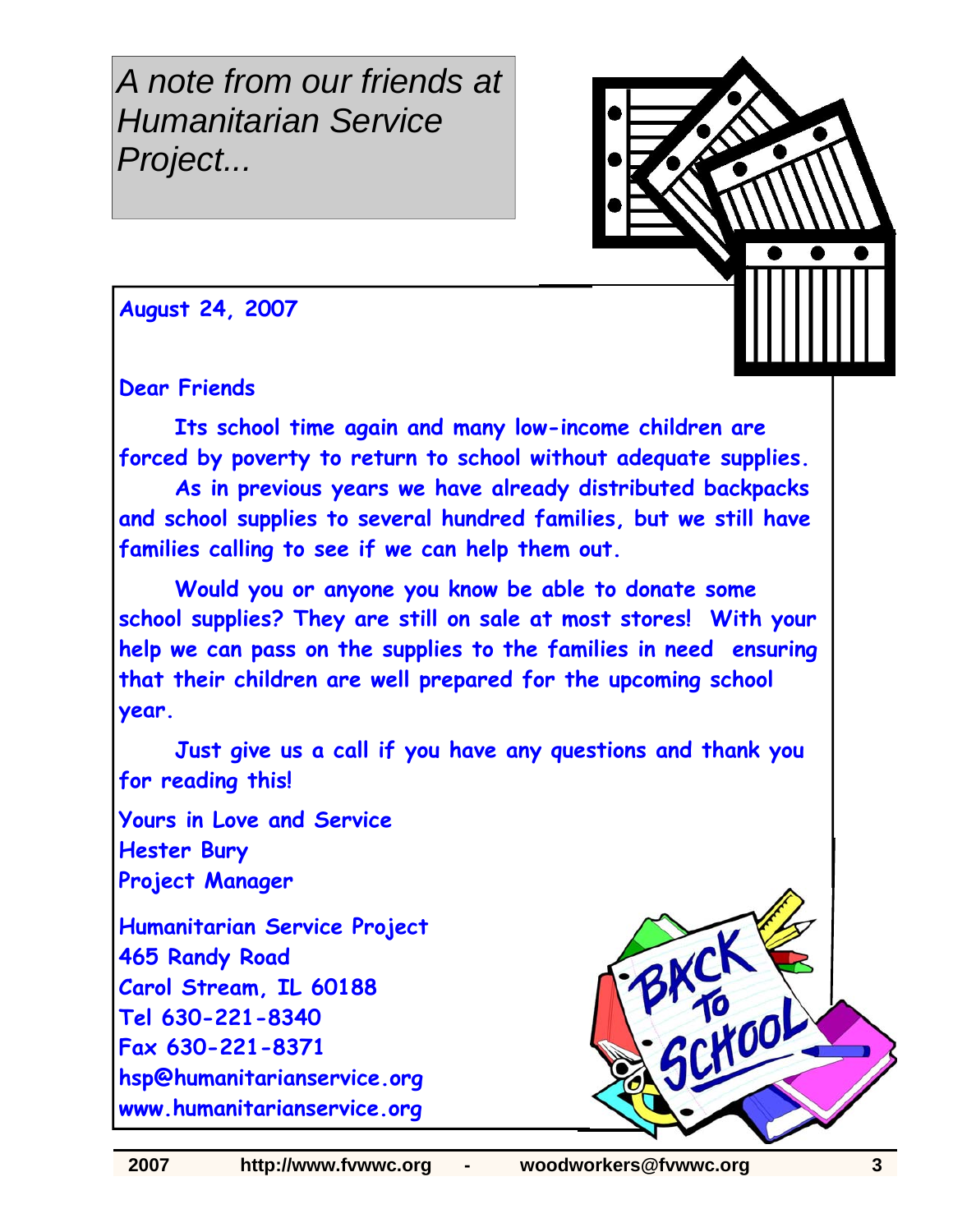

# **We're Having a Party…** *...And You're Invited!*

Each holiday season Gale Madden invites representatives from three local organizations to accept our donations of toys and other items. *No one is required to bring a donation* but we do hope all members will attend the festivities and share the fun. The December meeting, like every meeting, is for all members. This is a party so many also bring a guest but no one is excluded.

It is a Pot Luck, non-formal but a fun, tasty nibble fest of just about anything that you can stick on a toothpick or perch on a plate! Bring a dish to pass and eat up!!! Coffee, Punch, plates, napkins and utensils are furnished by FVWWC, along with meat, cheese & veggie trays. May not be haute cuisine but, if you go home hungry, it will be no one's fault but yours! No time to cook? Do Deli, Drive-thru or such but show up - even if *empty handed!*

Speaking of empty handed, that excuse won't work for toys either. Folks who make the toys do so because they like doing it and donating them is just a really neat outlet for their talent. Think of it more as an excuse for folks like Jim Hildreth to "play" with toys all year long with no one asking "why?". How cool is that? None of us pose any competition for the over 300 toys Jim creates but each toy is welcome. Most items produced are fairly simple designs. Toy cars or doll beds do not have to be elaborate to make a child smile.

These organizations also appreciate paper products & canned goods. Simply put, we hope everyone will attend our Christmas Party and share the fun, food and the company...*It just won't be the same without you!* 

 *-- LGC* 

# **CLASSIFIED**



# **FOR SALE**

**Delta 12" Planer Model 22-540**: ¾ **THE UNIT WORKS WELL, ALL PARTS ARE AVAILABLE. COMES WITH BLADE LEVELING TOOL. VERY LIGHTLY USED**.

- 15-amp motor for maximum power
- Feed rate adjusts under load for optimum planning
- 12-by-6-inch capacity to tackle large planing tasks
- **Price: \$135**

Joe Stoffel 630-406-3008 or Kurt Tenhaken 630-406-5988 or tenhaken@comcast.net -



# **CLOSE-OUT SPECIAL! While Supply Lasts....**

...Only 10 (Ten) left in **Stock, all priced to SELL!** 1 Ot. Bottle now only \$9.00 (Normally sells for #14.00)



**Titebond Fluorescent Glue** 

**The Incurable Collector**  $(630)$  554-5208 sheriko@sbcglobal.net

**4 FVWWC - PO BOX 1041 - BATAVIA, IL 60510-1041 2007**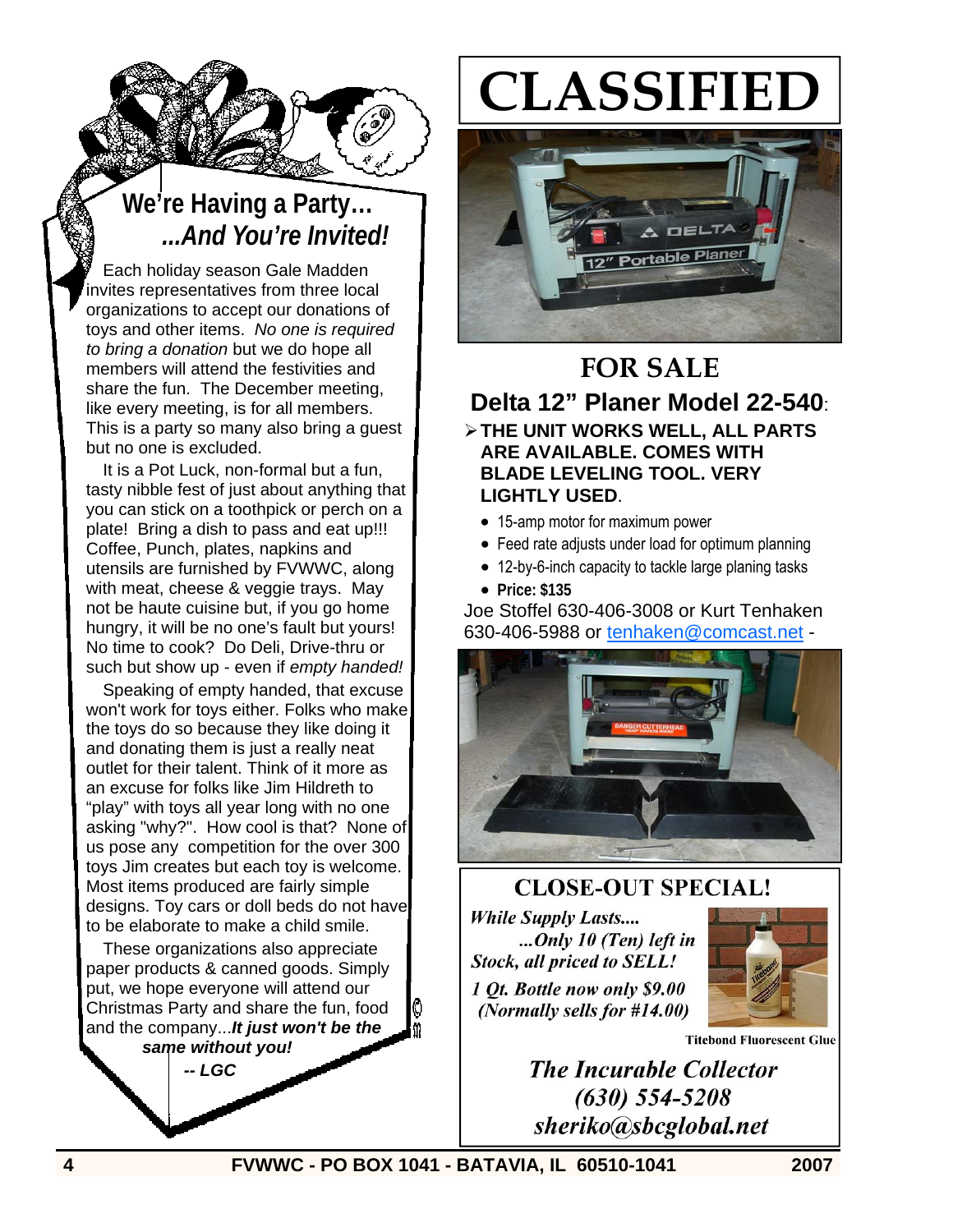



# **Build Your Own Panel Saw**

Folding frame supports large sheets of material for ripping and cross cutting, and saves space **by Ivan Helmrich Kansas City, Missouri** 

Cutting down full sheets of plywood has always been a hassle. I don't have room in my shop for a commercial panel saw, so I built a version of one that works well and folds flat against the wall when not in use.

To make the fixture, first build a grid by butting and screwing 1x4s on edge. Half-lap joints connect the grid parts. The ends of the grid parts are screwed to the frame. In use, the saw cuts into the front edges of the grid, so keep any screws well back from those edges. Use lag screws to mount a 2x4 ledge to the bottom edge of the grid and drill holes for six rollers—I salvaged wheels from a pair of kid's roller-skates found at a yard sale—to support the sheet.

Next, build the folding A-frame legs by gluing and screwing 1x4s to a 2x4 base. The legs should support the grid at about 80° to the ground. Size the legs so they don't overlap each other when folded flat. Also, extend the feet forward of the rollers for stability.

Before the legs can be mounted, you need to attach a pair of 2x4 cleats to the frame and screw a filler block to the ledge to help transfer the weight of the sheet to the legs without stressing the grid. Use door hinges to mount the A-frame legs to the cleats and the filler block.

A pair of cutting guides—a five footer and a 10 footer completes the project. Each guide is made of a 1x4 glued to 1/4-in.-thick hardwood plywood. Cut the plywood wider than necessary and let the first cut with your portable circular saw clean up the edge.

To use, mark both ends of the cut line on the sheet and clamp one end of the guide close to the line. Carefully line the other end right to the other mark. Then go back to the first mark and put the edge of the guide right on it. Secure the sheet to the grid below the cut line with a third clamp to keep the sheet from moving during the cut. Then add a clamp above the cutline to prevent the upper piece of plywood from pinching the blade during the cut. Finally, set your saw depth to no more than 1/4 in. more than the sheet thickness and make your cut.

#### *From Fine Woodworking magazine, October 2004 No. 172*  **Drawings: Jim Richey**



@ 2007 Taunton Press

www.finewoodworking.com Folding

www.finewoodworking.com





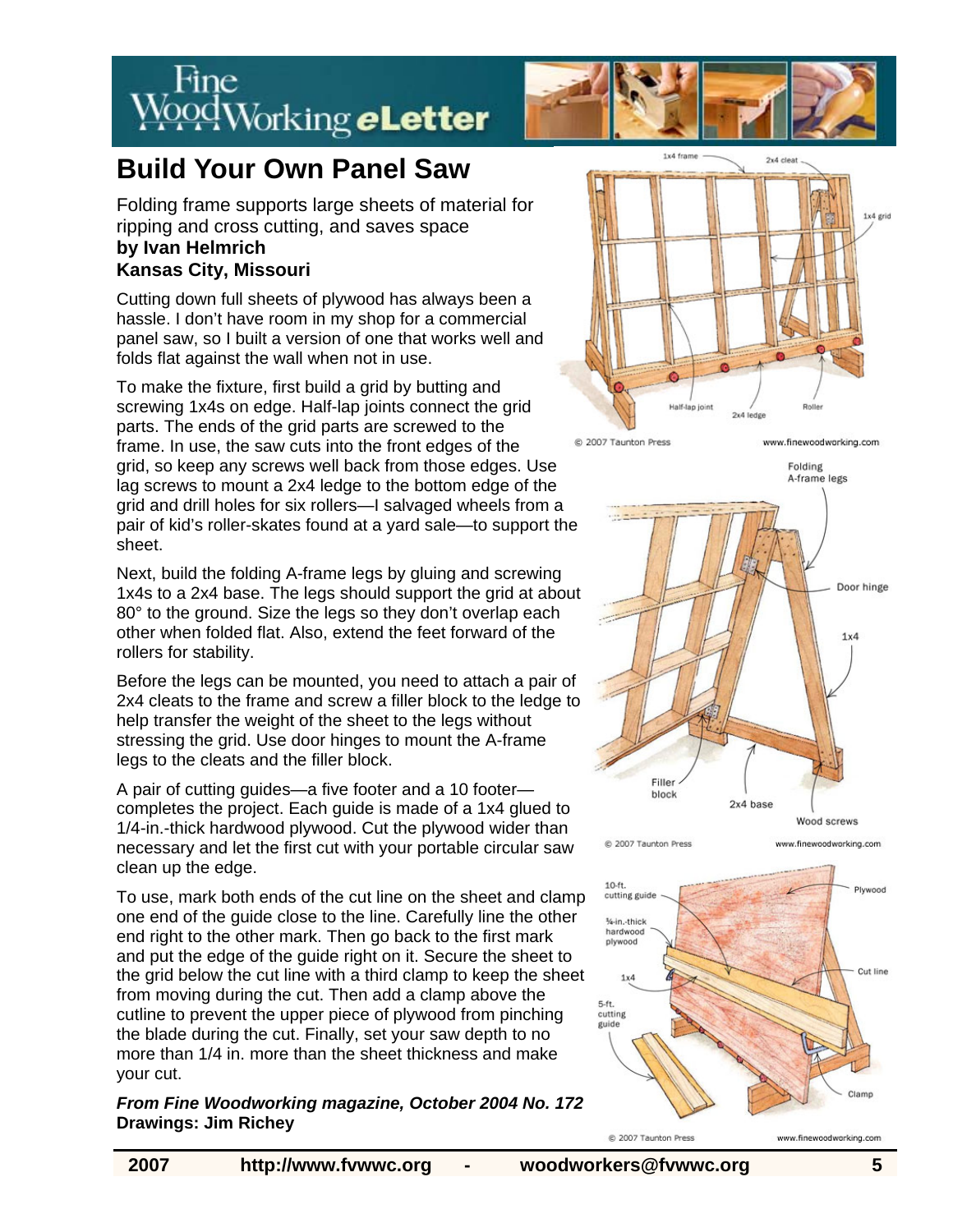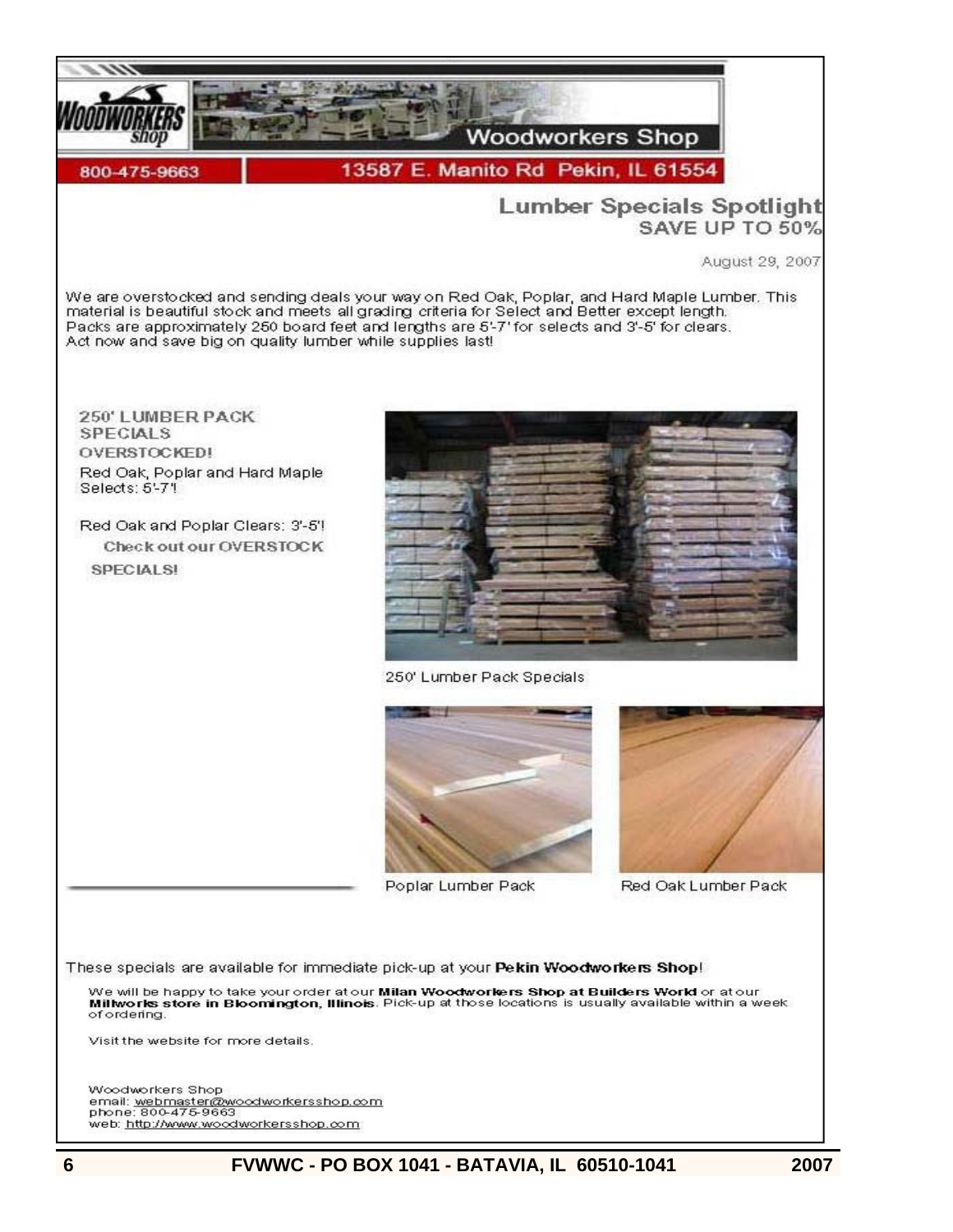### **Show & Tell August 2007 VP Matt Gauntt. MC**

We had another nice selection of S&T items on display for August as follows:

- ¾ **Howard Van Valzah: Flower Carrier** made of Birch & Oak plywood with spray lacquer finish and a **"Work In Progress" of unfinished ply.**
- ¾ **John Winton: Curly Hickory Pens** with friction polish (sample finished with Mineral Oil).
- ¾ Don Carkhoff: Sofa Table in Cherry with a Deft Urethane finish.
- ¾ **Sean T. Lamb: Zen Garden Table** (removable glass top for access to sand) made of walnut with a Tung Oil & Urethane finish.
- ¾ **Matt Gauntt: Scroll Sawn "Ribbon"** out of Maple with Oil finish.
- ¾ **Rich Rossio: Composite Pens** turned from Corian, Acrylic & Dirt with a Shellawax finish.
- ¾ **Dale Rankin: Bandsaw Jewelry Boxes** of Cherry and Walnut with Linseed Oil finish.
- ¾ **Ron Gilkerson: Alaskan Willow Walking Stick** harvested on last year's vacation and seasoned for stripping and finished by nature's touch.
- ¾ **Various FVWWC Members: "Home Arts Building" Replica** made primarily out of Birch Plywood, 2x4's and a whole lot of cooperation and finished in paint, lacquer and sweat. Numbered sample of the club's current project to be sold at the upcoming Sandwich Fair.

As usual, we thank all who participated in this month's S&T and look forward to what you will have to show us next month,



**Matt**